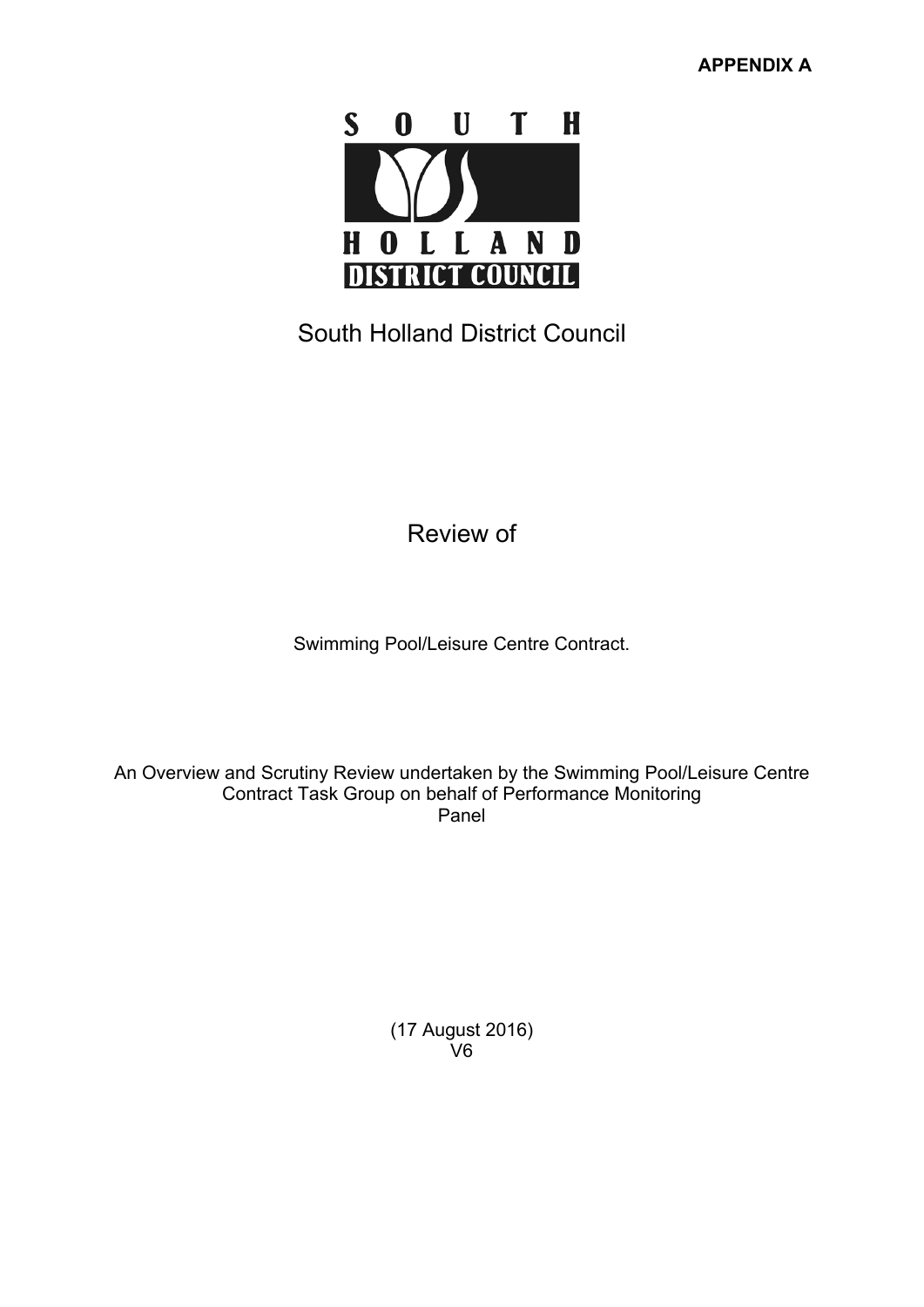### **Contents**

- 1. Introduction
- 2. Scope of the Review
- 3. Membership of Task Group
- 4. Background to Review
- 5. Method of Review
- 6. Summary of Findings
- 7. Conclusions and Recommendations
- 8. Financial implications of recommendations
- 9. Main Sources of Information and individuals contacted during the Review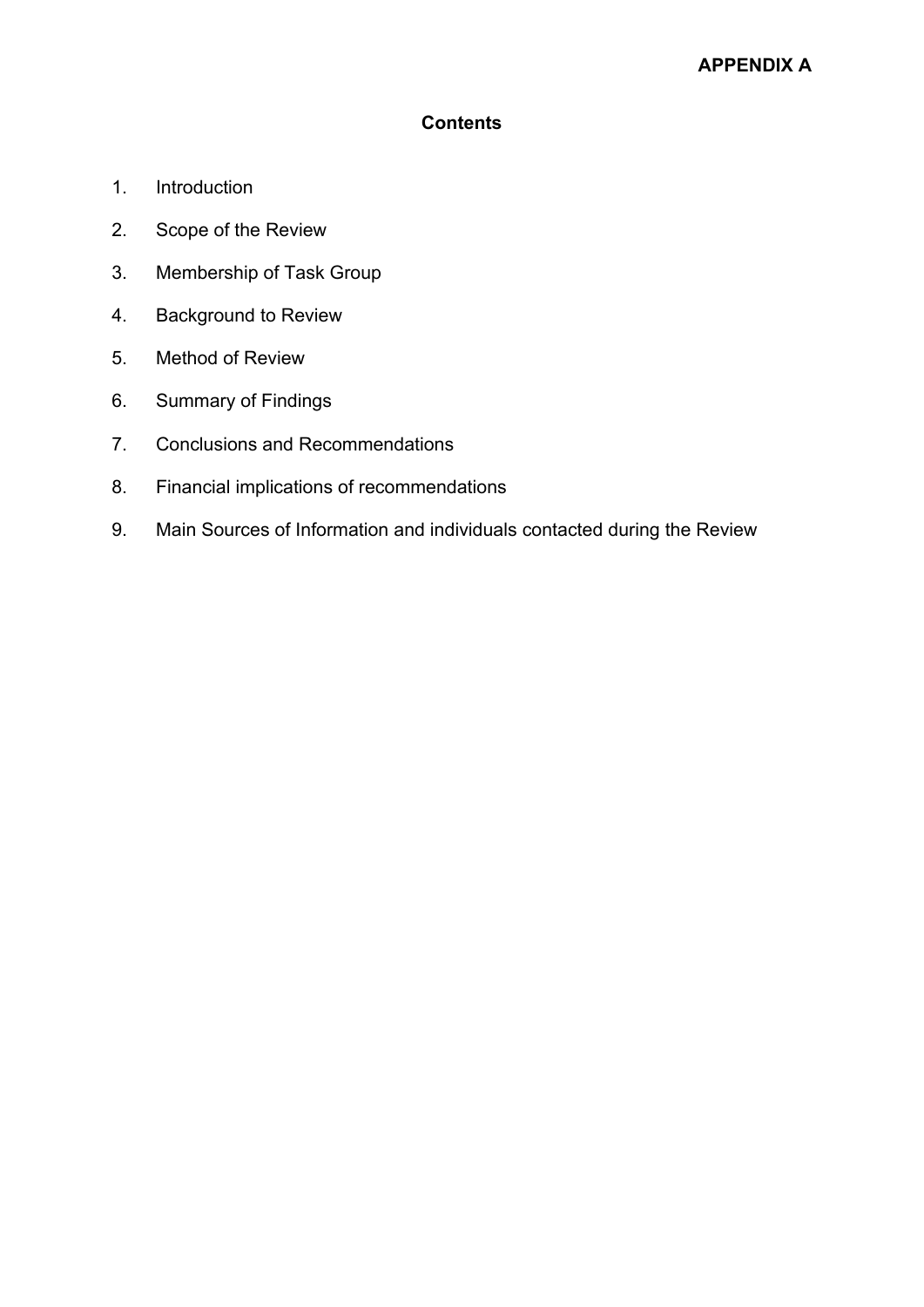### **1. Introduction**

- 1.1 The Spalding swimming pool and sports complex are extremely well utilised facilities. The swimming pool which is designed for competitive swimming and general fitness (not leisure) attracts 165,083 customers every year whilst the sports complex 150,932 per year (based on 2015/16 total). However, following criticism and adverse publicity in 2015 around the cleanliness and 'wear and tear' of the Spalding swimming pool specifically, the Performance Monitoring Panel questioned the performance of the leisure facility's contract and the Authority's management of the contract.
- 1.2 The Performance Monitoring Panel agreed that this criticism, directed at the Council, should not have been necessary with programmed maintenance or if issues at the facilities were dealt with when reported.
- 1.3 Members of the Council agreed that there needed to be an understanding of how the current position had been arrived at, and that a Task Group would provide the appropriate means to do so.
- 1.4 In order to understand the situation, the performance of the current leisure facilities contract at the Spalding swimming pool and sports complex would need to be evaluated alongside the Authority's management of that contract.
- 1.5 The Performance Monitoring Panel agreed that the Task Group should take a positive role, to discover where mistakes, if any, had been made, and how this understanding could bring opportunities for the future management of the contract and beyond.

# **2. Scope of the Review**

- 2.1 The scope and therefore terms of reference were defined as:
	- To consider performance, in relation to the contract, by the Authority and the contractor, particularly with reference to building maintenance and cleanliness, promotion of the facilities and reinvestment in the facilities;
	- To look at the Council's performance in monitoring the leisure facilities; and
	- To learn from the outcomes of this scrutiny, to inform future contracts and contract monitoring.

# **3. Membership of Task Group**

3.1 The Task Group comprised Councillors JR Astill, TA Carter, GK Dark (Chairman), JL King and AM Newton. The Lead Officer was Emily Spicer and the Task Group was supported by Christine Morgan.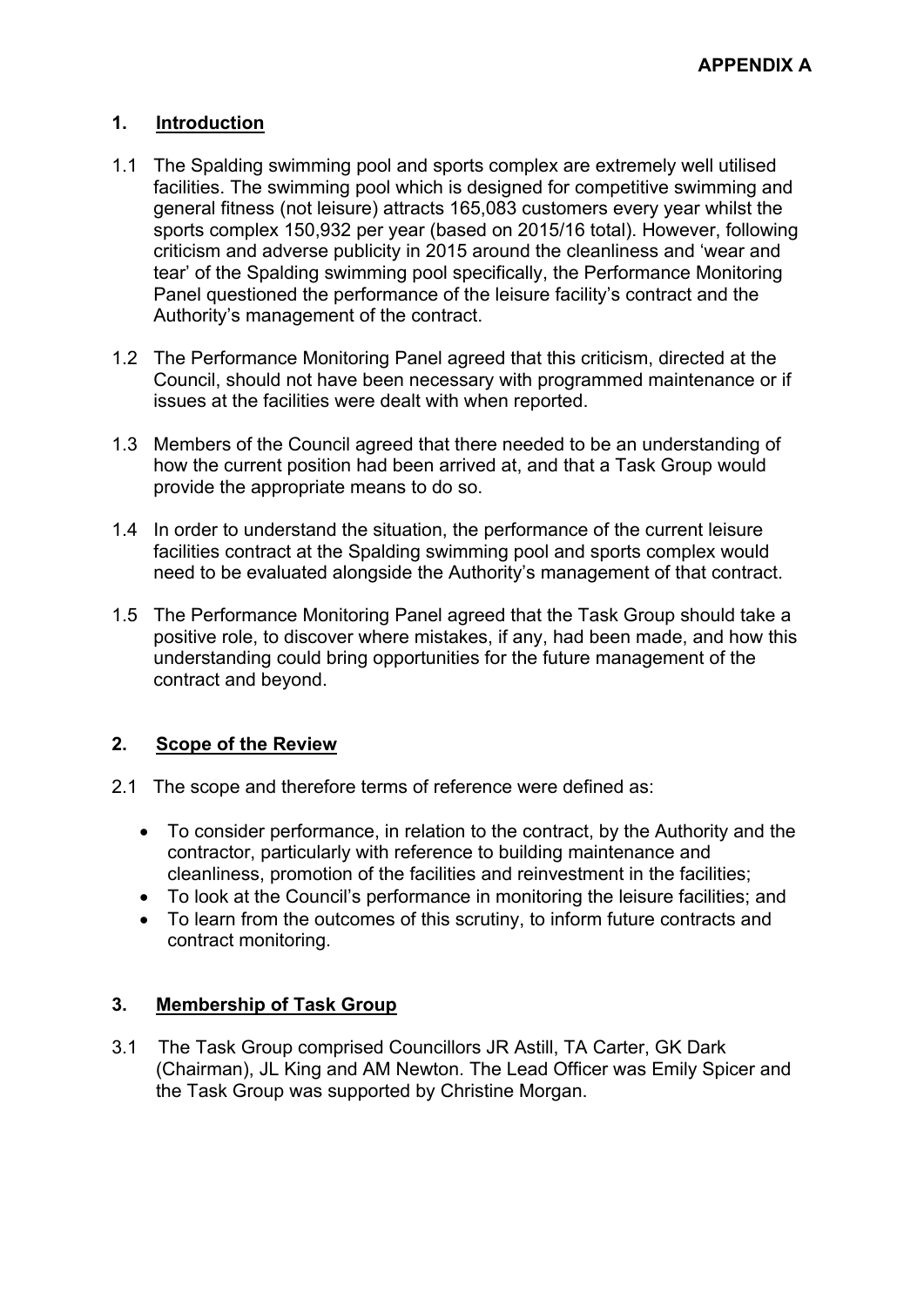### **4. Background to Review**

4.1 The review was conducted as a result of criticism received within local media and social media of the Spalding swimming pool facilities (please see section 1 of this report). The review was also seen as an opportunity to learn from current issues so that they may be of assistance in future leisure and/or contract provision.

# **5. Method of Review**

5.1 The Task Group met on a number of occasions to consider the contract documents in respect to the Spalding Castle Complex and swimming pool provision, user feedback, media and social media reports, and national guidance in respect to swimming pool temperature. Officer witnesses were called – Phil Perry (Leisure Facilities Manager) and Emily Holmes (Communities Manager). External witnesses were also called – Mrs R Fox (1 Life Contract Manager). A site visit was also undertaken.

### **6. Summary of Findings**

- 6.1 The Task Group is content that the Spalding leisure facilities (both the swimming pool and complex) provide a good standard of activities for residents of South Holland to use. The swim school in particular is extremely popular and has recently received an award for high standards of teaching. It is important therefore to note that in relation to the high usage of the facility, the number of complaints received is not high.
- 6.2 Whilst a number of complaints reported within local media cited the temperature of the swimming pool water being 'too cold', research by the Task Group has concluded that temperatures are compliant for competitive swimming, diving, fitness swimming and training pools. It is clear that moving to higher temperatures than the code of practice recommends would cause a number of problems including competitive swimmers finding them too uncomfortable and an increase in micro-organisms.
- 6.3 It was found that improvements were needed to the general cleanliness of the changing room areas and to provide an established proactive cleansing regime that could be clearly monitored and prove contract compliance.
- 6.4 Considerable improvements were required to the customer feedback / complaints process in order to meet the requirements set out in the contract documentation. Through their own experiences, members of the Task Group found that in some cases, complaints were taking up to 6 months to be addressed. At the very least, essential minor repairs were not being addressed in a timely fashion. It was evident that there was no consistent approach to the recording of complaints made by users of the facilities.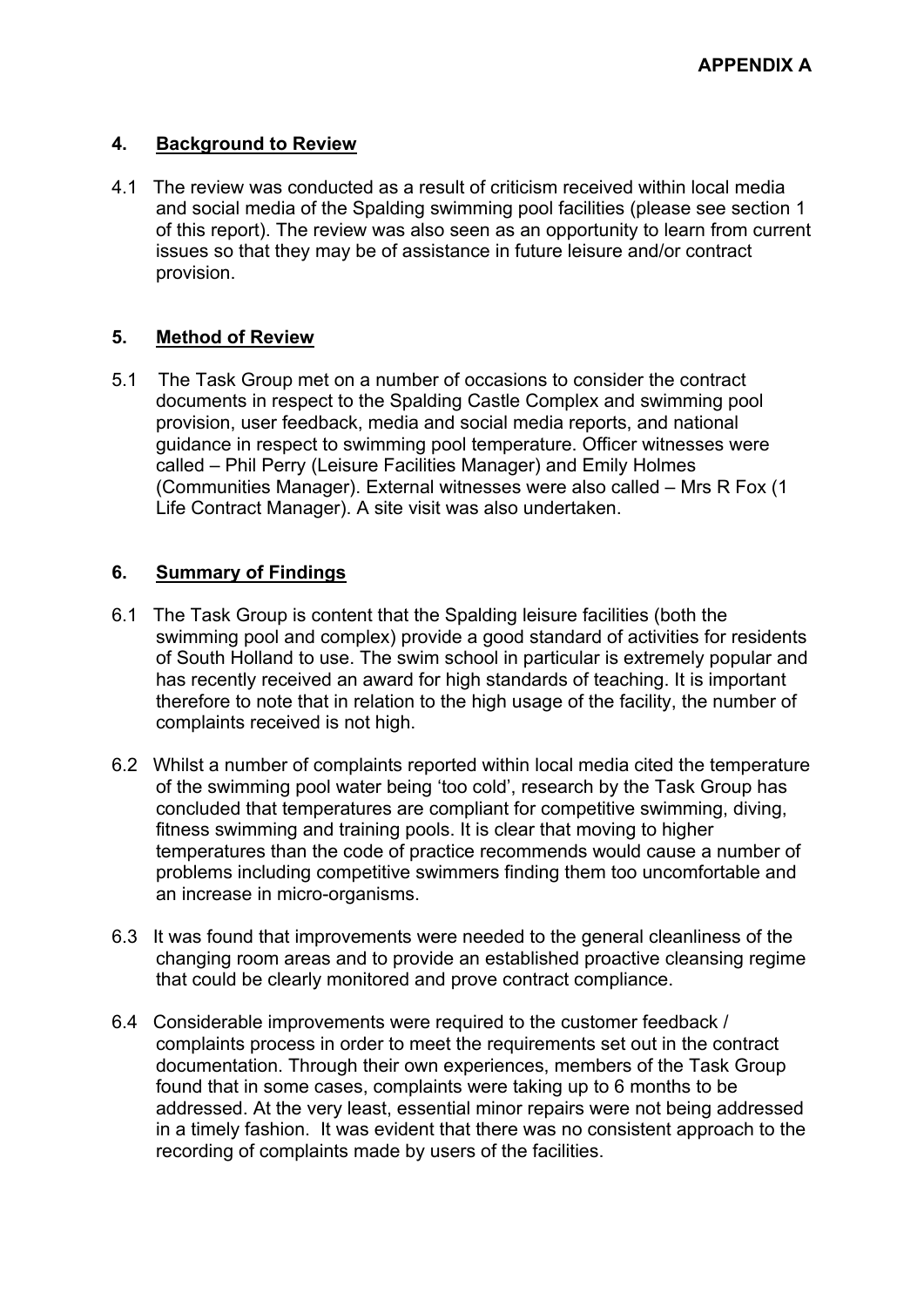- 6.5 Due to the vast number of additions and variations to the Leisure Facilities contract it seemed that there was no clear direction of travel. Specifically, actions to be taken in respect to the cleaning regimes and cleanliness of the facilities were overly complicated and too broad. The cleaning regimes of any future contracts need to be addressed with real clarity.
- 6.6 A vast improvement of the fixtures and fittings within the facilities is needed with consideration of all users' needs. For example, ladies' toilet facilities within the changing room areas need to be addressed, flooring and hand washing facilities that children are encouraged to use need to be available, disabled access to be reconsidered, toilet facilities available for spectators.
- 6.7 In order to ensure contract compliance, recorded monitoring of the whole facility should be undertaken on a weekly basis.
- 6.8 Improvements and/or changes need to be made to the blue over shoes policy. The Task Group felt that the reasons why blue overshoes need to be used was not clearly promoted, nor any type of encouragement for users to wear them. In addition, children and wheels on push chairs continue to go through to the changing rooms without any type of cover. A publicity campaign would assist in promoting the blue overshoe message.
- 6.9 The Task Group found there to be no clear contract management system in place. The Group felt that the contract requirements were clear, but these were not followed through as positively as they need to be.

# **7. Conclusions and Recommendations**

- 7.1 The Task Group reached the following **conclusions**:
	- (a) That the facilities provide an extensive range of leisure activities.
	- (b) That the current cleansing routines at the swimming pool are based on a reactive model which is not fit for purpose and therefore needs to be changed to a more proactive regime.
	- (c) It is essential that good contract management is undertaken by the Council / Contract Manager, and when required, the appropriate procedures are followed when contract compliance has lacked or lapsed.
	- (d) That there is a need for improved contract management of the Leisure Facilities contract.
	- (e) That the facilities, in particular the changing rooms within the swimming pool, appear to be in need of repair and maintenance.
	- (f) That the 'blue overshoe' policy does not work in its present format.